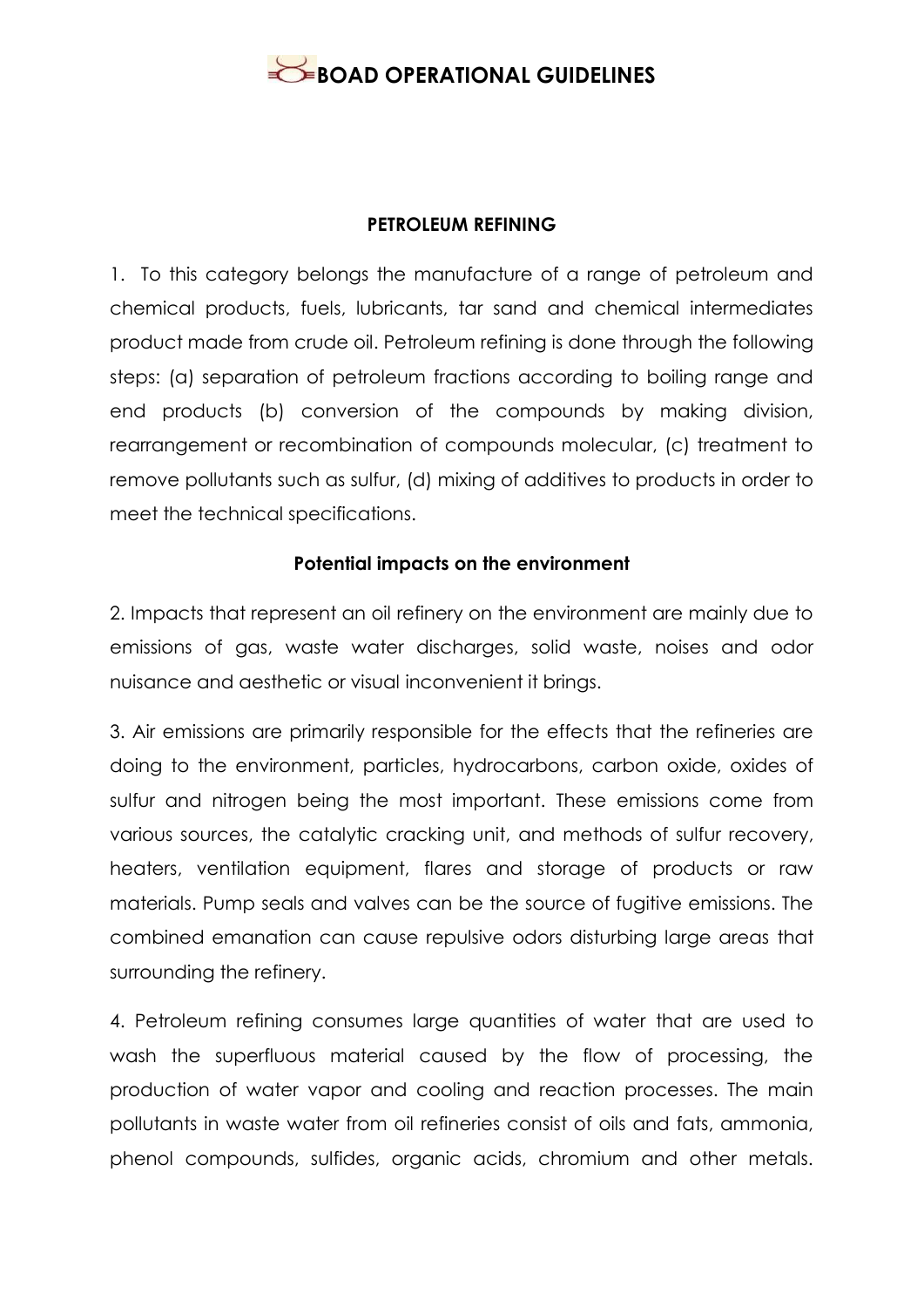These pollutants can be expressed in terms of biochemical oxygen demand (BOD5), chemical oxygen demand (COD) and total organic carbon. There is also risk that surface water, soil and groundwater are seriously polluted by leaks, spills of raw materials and various products. Drain cooling water, the flushing washing water, the flow of rainwater entering the farms and rods tank, products and treatment storage areas can also cause degradation of surface water and groundwater.

5. The refineries generate abundant amounts of solid waste that mainly consist of catalyst fines, coke fines from crackers unit, iron sulfides, filtering agents and sludge (issued by sewage tanks, separating oil and water and by waste water treatment systems).

6. Oil refining operations can cause significant noise. Compressors at high speed, control valves, pipes, turbines and engines, flares, heat exchangers for cooling air and cooling towers and ventilation systems belong to the sound sources. Noise levels generally range between 60 and 110 dB over a distance of one meter (see Table attached which present other examples of the negative effects of oil refineries on the environment and recommends measures to avoid or mitigate these impacts).

### **Specific issues**

#### *Risk of accidental spills*

7. A serious accident like a major spill of raw materials, products or waste can have disastrous effects on the nature and especially on marine and aquatic ecosystems. Groundwater's especially, are easily contaminated by leaking tanks or pipelines that have not been detected. It would be good if the refineries are located away from areas prone to natural disasters (floods earth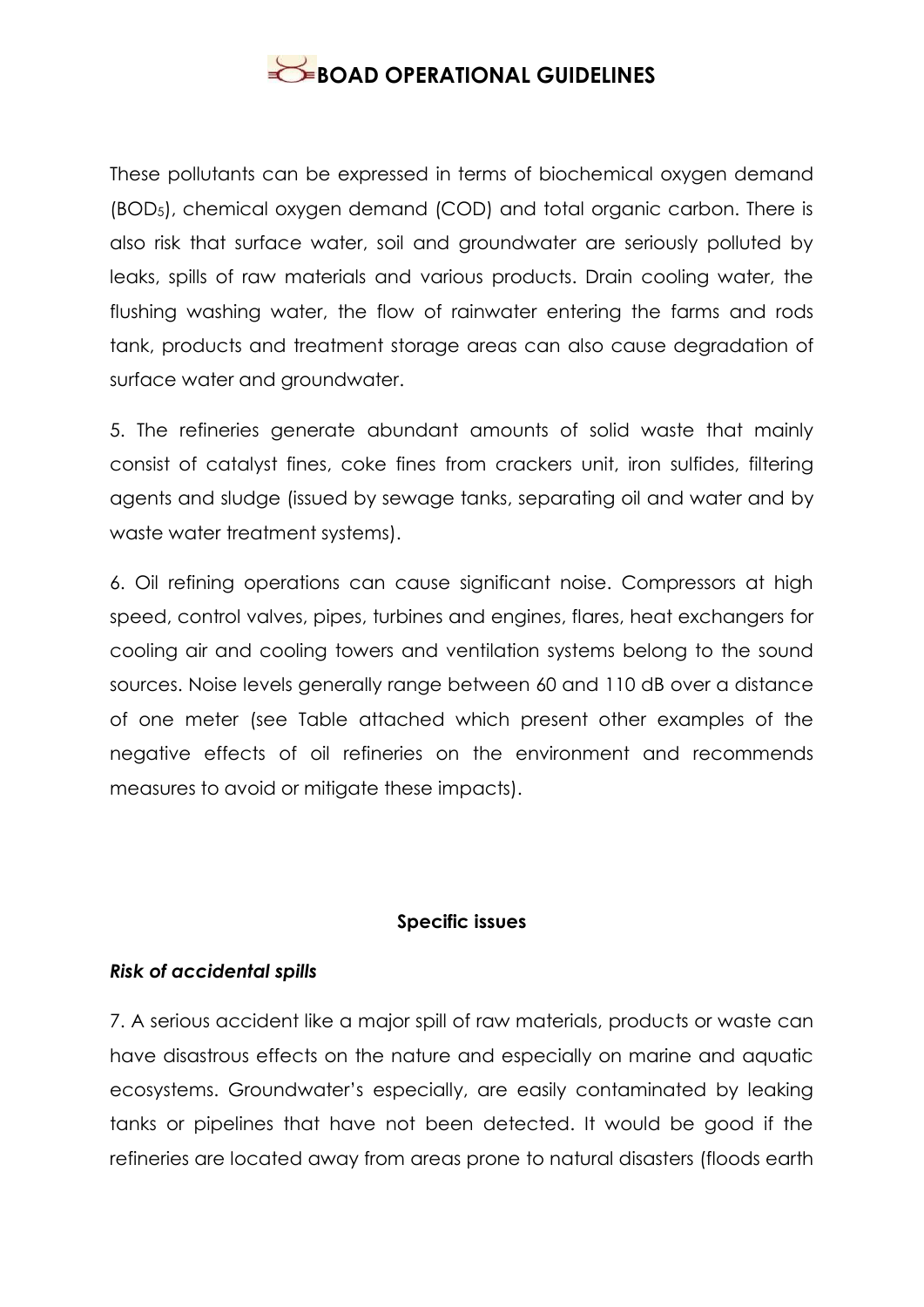quakes, storms, floods, adverse weather conditions, etc.) and away from sensitive resources that can not be protected from a risk of serious spill. It should be necessary that the design of storage and transshipment facilities provides means to control spills. Pipelines should be equipped with alarms and automatic shut-off valves which immediately respond to operational failures. Frequent inspections of tanks and pipelines to ensure that leaks do not occur should be part of the factory operation procedures.

8. A training program on safety and response to a spill should be routinely provided to personnel involved in transporting raw materials and products. It would require that local authorities in conjunction with the hospitals involved in the implementation of an intervention plan enrolling in the project. This plan should also include provision for notification of person's responsible and affected parties (eg. Downstream users, fleets, ports and marinas, tourist sites), provisions assigning devolving responsibility to undertake containment and cleaning operations, evacuation procedures, medical care and equipment and advanced materials acquisition.

### *Explosion and Fire risks*

9. Raw materials and petroleum products are substances mainly combustible or explosive nature, the establishment of a refinery should consider these risks. The project should design each installation and set up procedures which govern in manner to limit the risk it represents. In addition, any refinery should have a fire alarm system. It should evaluate and strengthen the capacity of neighboring communities, if necessary. Refer to guidelines "Industrial risk management" for more details.

### *Reduction, recycling and reuse of waste*

10. There are two types of applicable measures in a refinery that allow to substantially reducing the volume of effluent. The first approach is to reuse water from one process to another by using, for example, purges issued by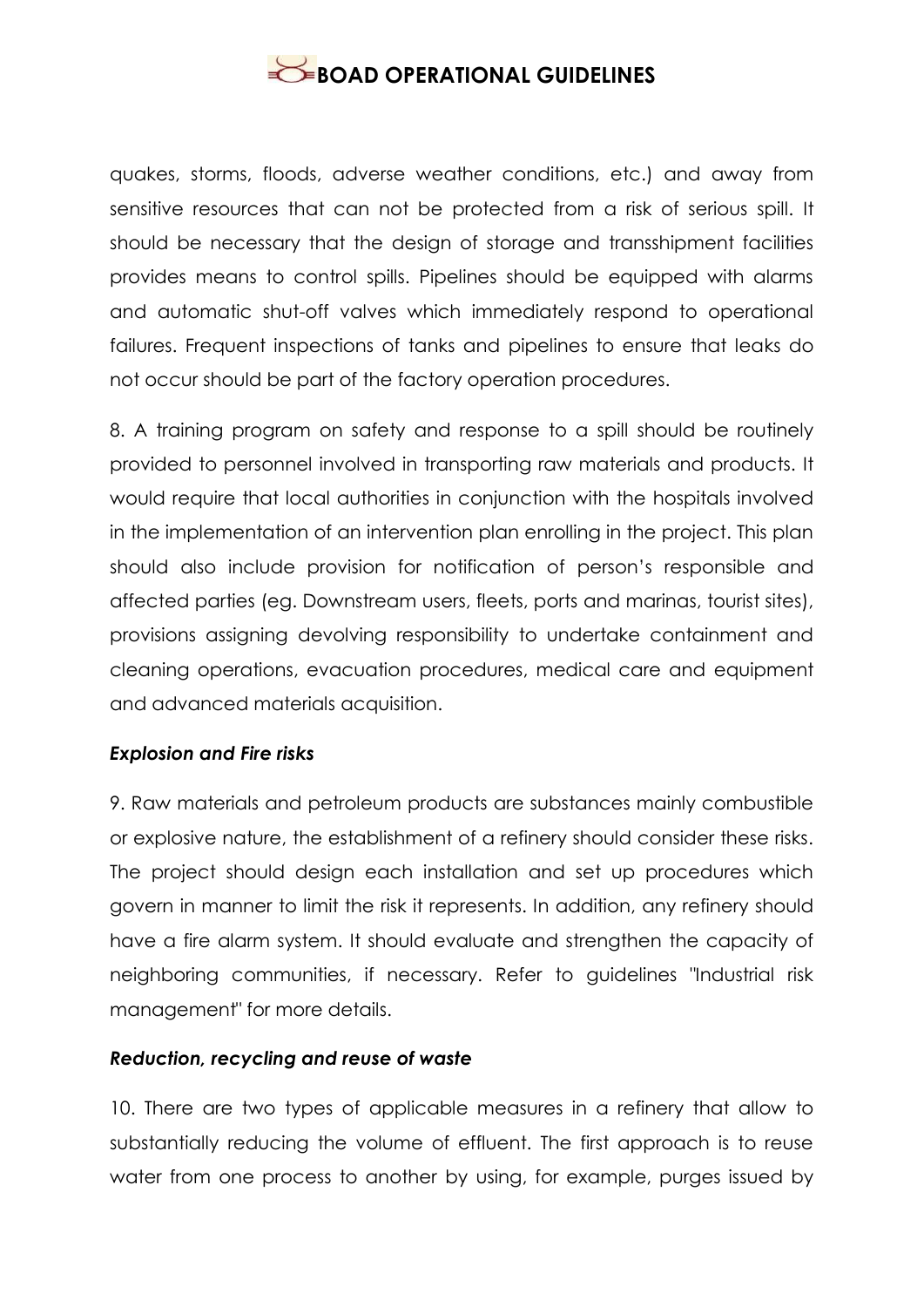high-pressure boilers to supply low pressure boiler or to use treated effluent as water replacement when this is possible. The second seeks to establish recycling systems that serve water each time for the same purposes; water used in cooling towers or for condensing steam could, for example, supply boilers.

11. Appropriate maintenance measures combined with good working practices will further reduce the waste stream. To test the range of products, using of vacuum or methods of dry cleaning of spills, apply means of inspection and maintenance practices to reduce leakage and separate waste streams containing features specific prior to discharge (degreasing solution, among others) are examples of ways to reduce waste.

### **Alternatives solution to projects**

#### **Selection of the area**

12. The nature of an oil refinery is such that the effects on water quality, water resources and aesthetics require one pays particular attention to the evaluation of possible locations. Among the requirements for the establishment of a refinery, it must consider the following points:

• Quality and quantity of adequate water resources to supply the needs of the refinery and absorb the treated effluent, without impeding the desired uses or damage outfalls;

• Availability of spaces for the programmed location and extend of raw materials storage, transformation and evacuation of waste and that are sufficient for future developments;

• compatibility with adjacent land uses, in a place, for example, far enough away from residential, commercial, institutional and recreational and tourist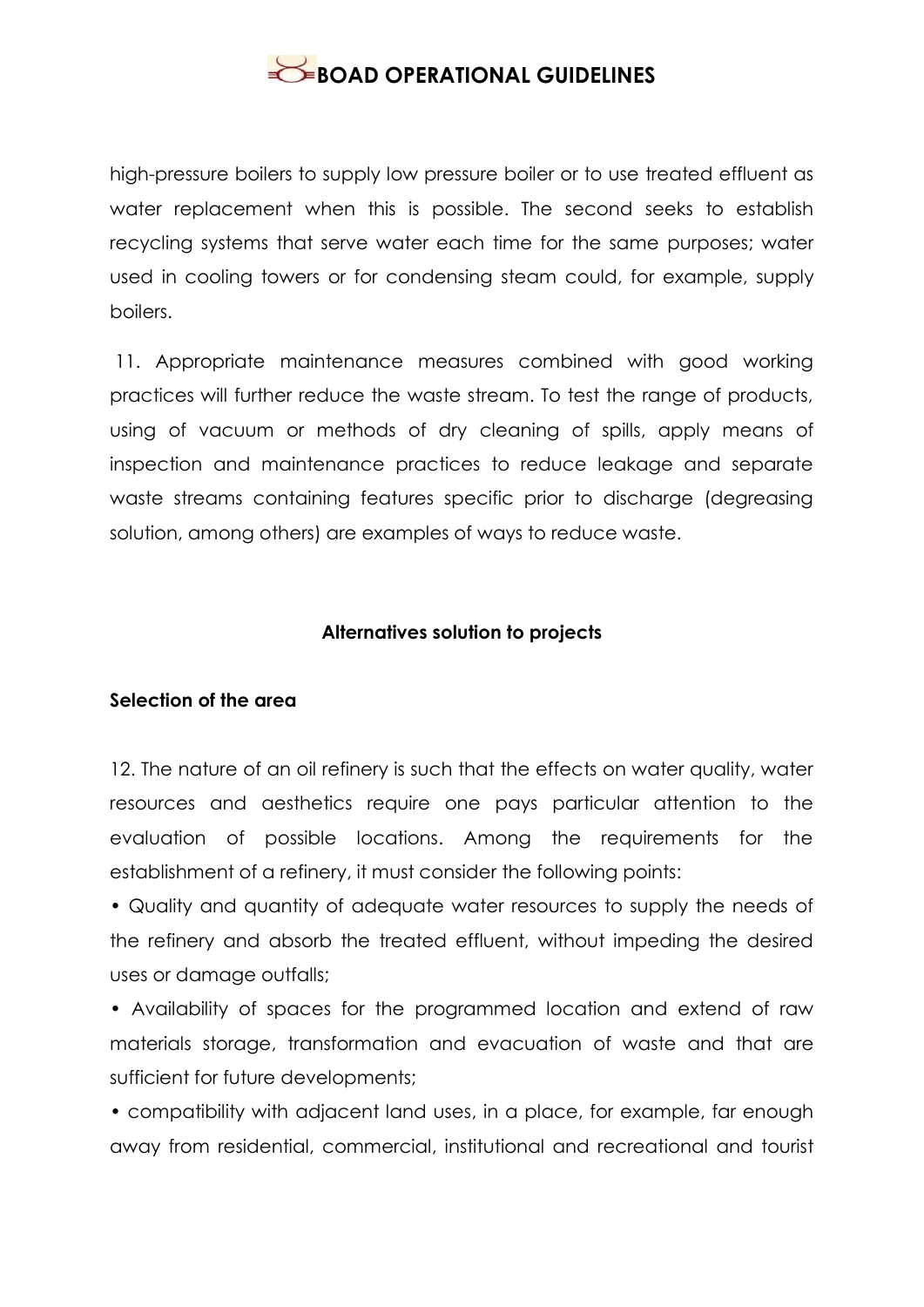sites, to avoid degradation of air quality, noise or odor nuisance and the risk of explosion and fire;

• Satisfactory topography to reduce the effects of adverse weather conditions;

- Low risk of damage caused by natural accident;
- avoid areas of groundwater recharge;
- Sufficient distance from the cultural heritage that may be damaged by emissions generated by refineries.

#### **Transportation of materials**

13. Most serious oil spills are the result of accidents that occur during it transport. Each conveyance of raw materials that feed the refinery or products coming out is the risk of spillage. The magnitude of these risks depends to a large extent, geographical conditions and the state of the country's infrastructure. It is possible, in conjunction with the fragility and importance of ecological and socio-cultural resources that can be damaged, to compare them with the costs incurred by other modes of transport and their effects on the environment and thus to decide what would solutions to be adopted for a given refinery. There are cases where it is possible to reduce to acceptable levels the potential impacts of a company located in a certain place by selecting a specific method of transportation facility; for example, in a coastal region prolonged by delicate wetland area, it should be necessary to install buried pipelines or above the soil that would route to the refinery rather than resorting to tankers, barges, or means of using railway or road transport.

### **Changing methods of treatment**

14. Changing of treatment methods environmentally beneficial and applicable to both existing and new facilities could, in most cases, include: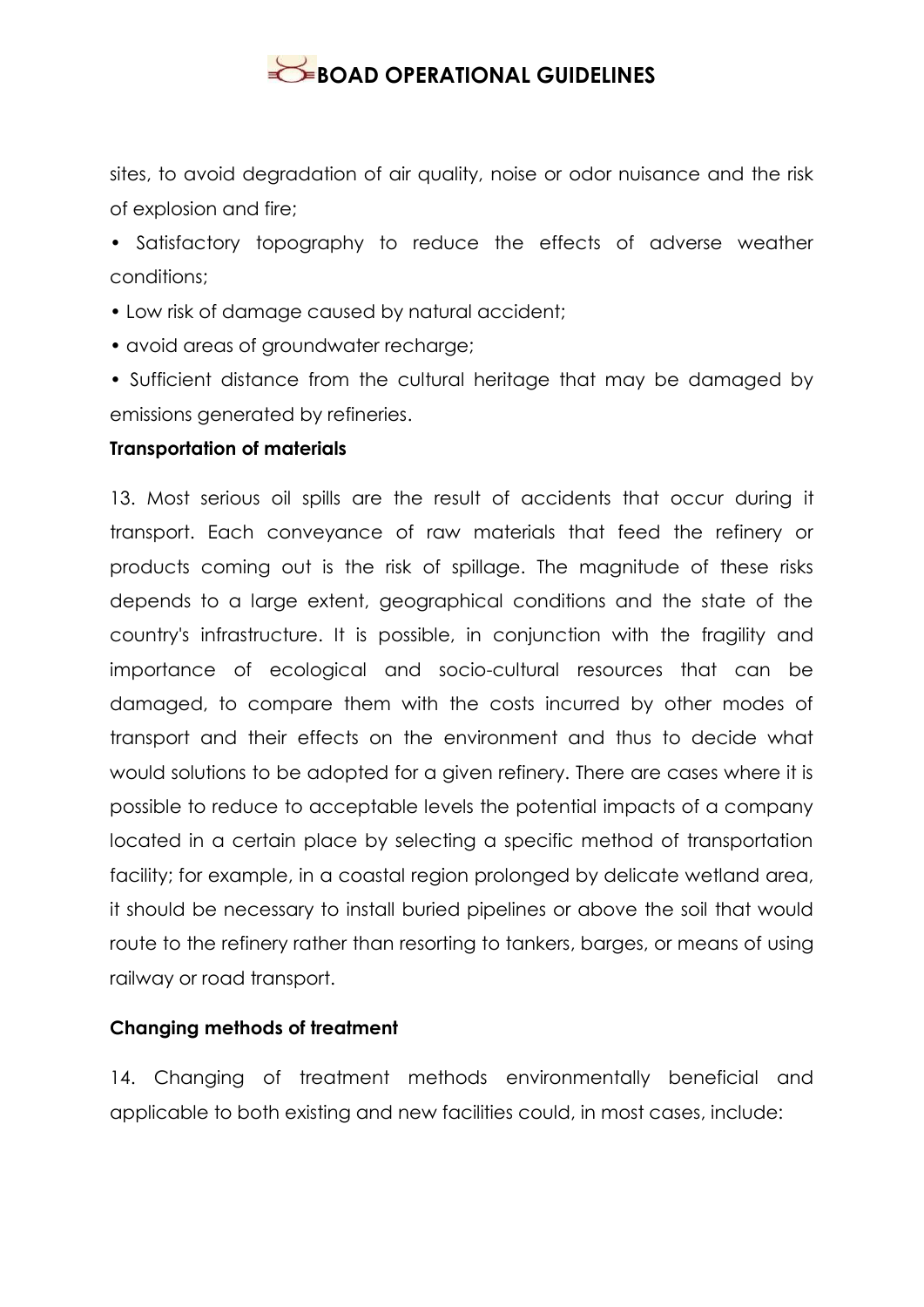• Replacement by improved and more resistant catalysts whose regeneration is less frequent;

• Replacement by air cooling instead of water cooling (to reduce emissions purge), and from a recirculation procedure to system without recycling;

• Maximization of procedure based on hydrogen addition and minimization of chemical treatment procedure and carbon elimination in order to produce minimal waste as possible;

• maximum use of improved drying, smoothing and finishing methods in order to reduce the production of spent caustic soda, solid filtration and other substances requiring special evacuation measures.

### **Management and training**

15. Effective management allowing fighting against pollution and reducing waste involves institutional support to mitigate the potentially negative effects that oil refineries have on air quality and water effects. The factory personnel should receive training on the fighting technology against pollution of water and air used. Manufacturers are usually willing, upon request, to provide training sessions explaining how to use and maintain equipment. It would be important that standard operating procedures are established for the refinery and implemented by management. Means of pollution control and monitoring air and water quality should be part of it as well as instructions for the operating personnel of the company explaining the ways to control noxious emissions; guidelines warning the authorities' of an accidental discharge of pollutants should also be implemented. Detectors, alarm devices, for example, and a special training given to operating staff will allow enhancing the handling and management of toxic and dangerous substances.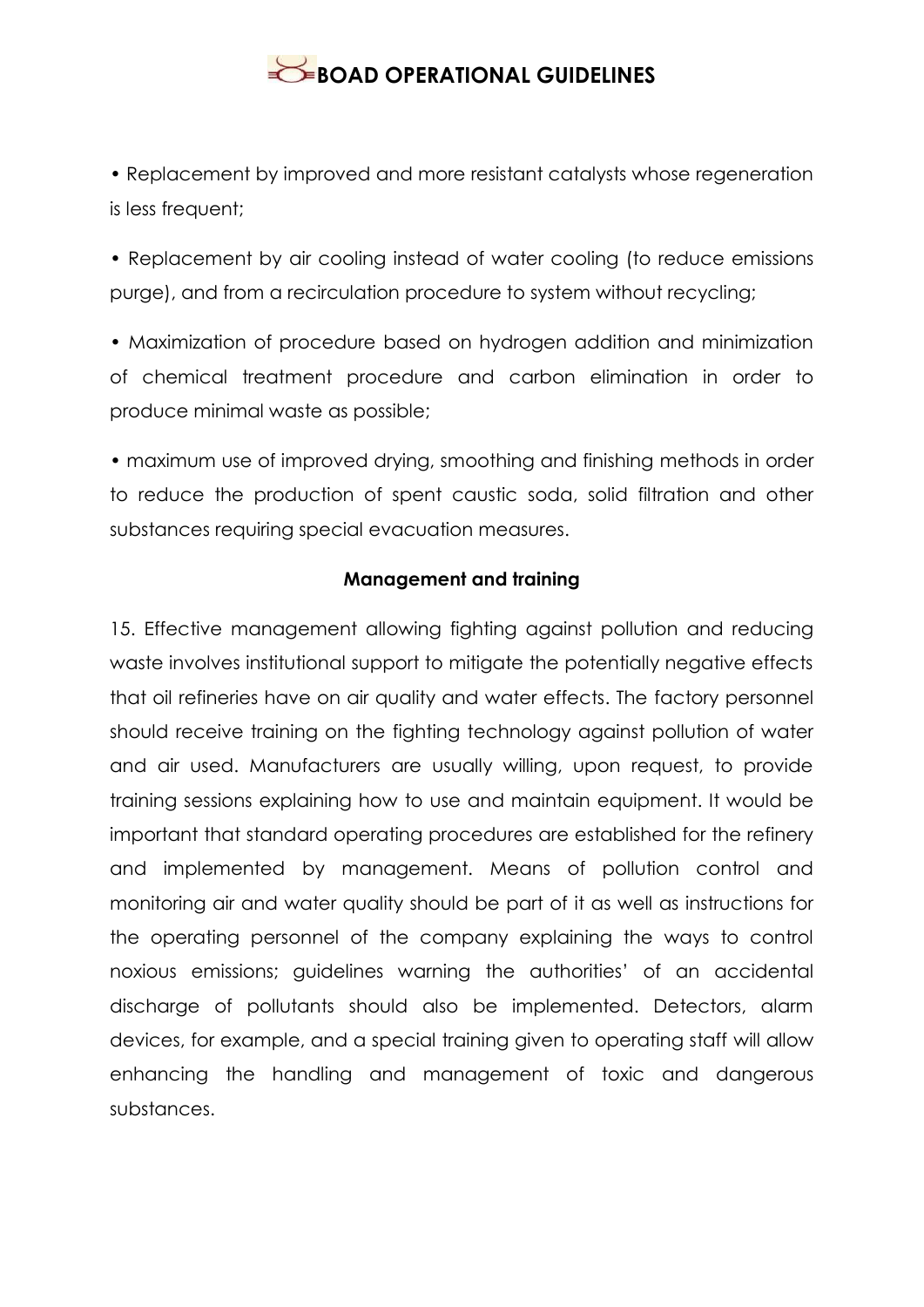16. It is essential to provide emergency and rapid response to incidents such as a spill, fire, explosion, which pose serious threats to the environment and to the surrounding community. Insofar as the local government officials as well as local agencies and services, (medical and firefighters, etc.) Play a crucial role in this type of intervention; it would be appropriate to participate in planning process. Periodic evacuation exercises are important aspects of intervention plans (see section "Managing Industrial Risk" for more details).

17. Regulations on health and safety should be developed and implemented in the factory. These regulations should include ways to maintain exposure to noise and toxic substances within the accepted limits, a routine medical visits program and finally, provide ongoing training on issues of health and safety aspects and on environmentally maintenance practices (see guidelines on "industrial risk management").

18. Standards for emissions and effluents applying to the factory should be guided by national regulations, if they exist, or be derived from standards preconize by the Bank. Government agencies should have at their disposal the necessary equipment, be invested and have received specialized training in monitoring and commissioning of pollution control equipment, to uphold standards and to take measures an emergency response. The environmental assessment should take into account an estimation of local capacities in relation to these issues and recommend principles of assistance needed to be included in the project.

### **Monitoring**

19. Plans for specific follow-up of a factory and location monitoring are required and, in general, the following elements are part of the refinery monitoring:

• smoke opacity (continuous monitoring);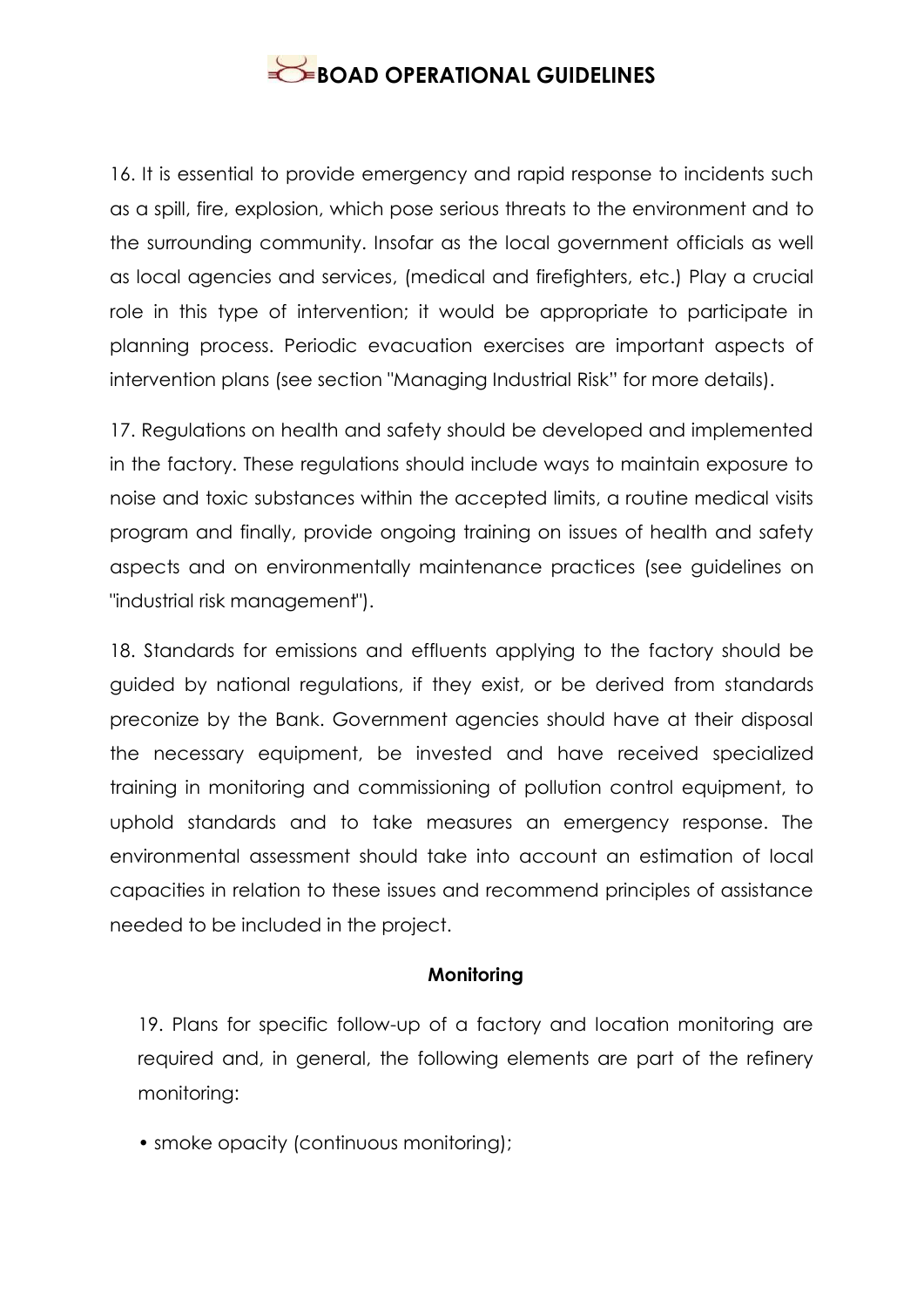• Periodic inspection of chimneys by monitoring particles, sulfur oxides and nitrogen (in units of fuel combustion and catalytic cracking) and hydrogen sulfide (in the units that carry out hydro operations - desulphurization or sulfur recovery);

• On ground level concentrations at varied distances away from the location;

• Oil containing in waste water (continuous monitoring);

• Local weather station determining the weather conditions throughout the year;

• Taking of waste water samples periodically (an average sample measured over 24 hours) by monitoring the biochemical oxygen demand (BOD5), chemical oxygen demand (COD), total organic carbon, suspended solids (TSS), oils and fats, phenol compounds, ammonia nitrogen, the sulfides, the total chromium, and their pH and their flow temperature;

• Continuous monitoring of certain parameters to quickly detect failures in the processing operations;

• Installation of observation stations and taking of groundwater samples periodically to immediately notify the water pollution caused by leaks or spills.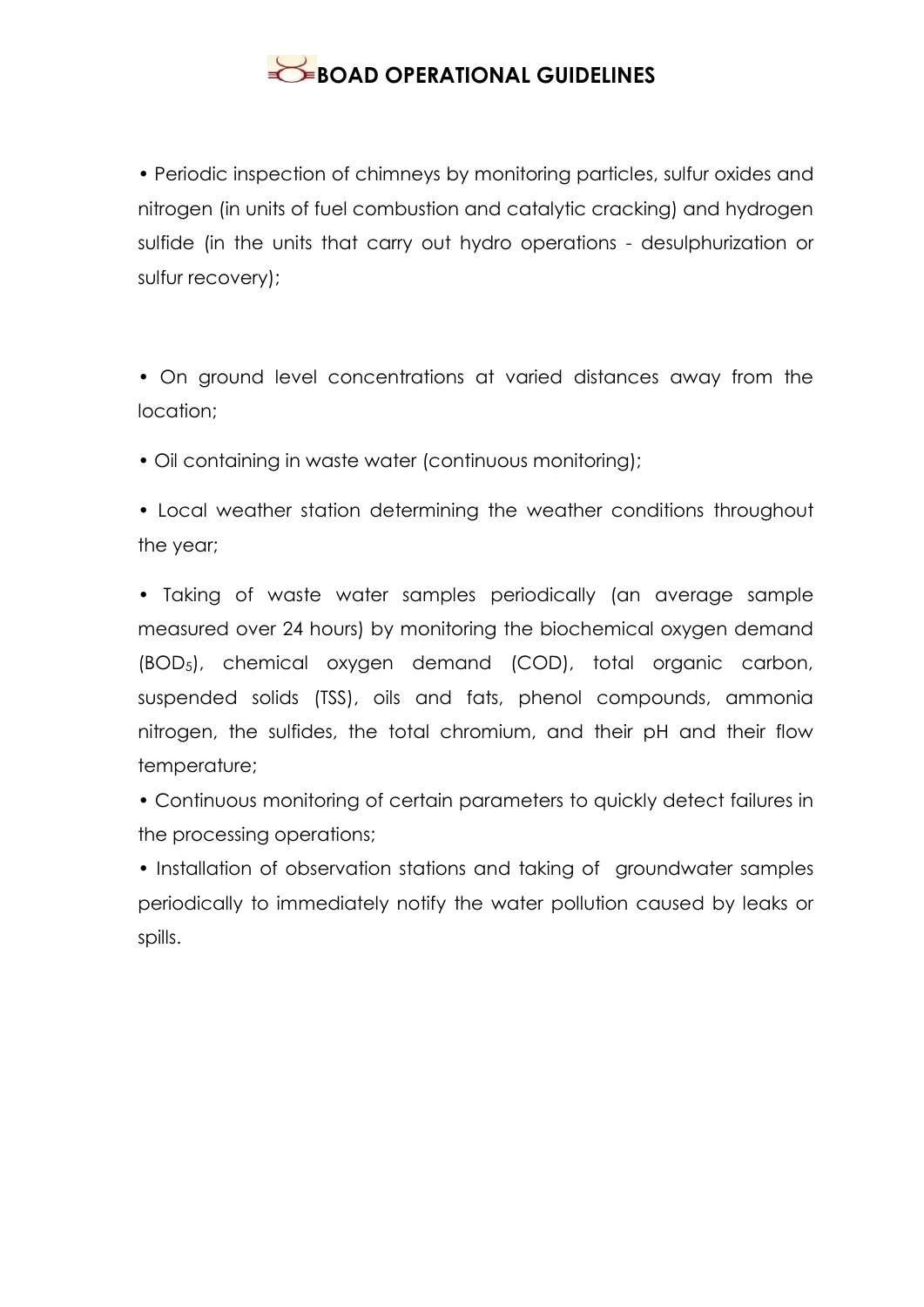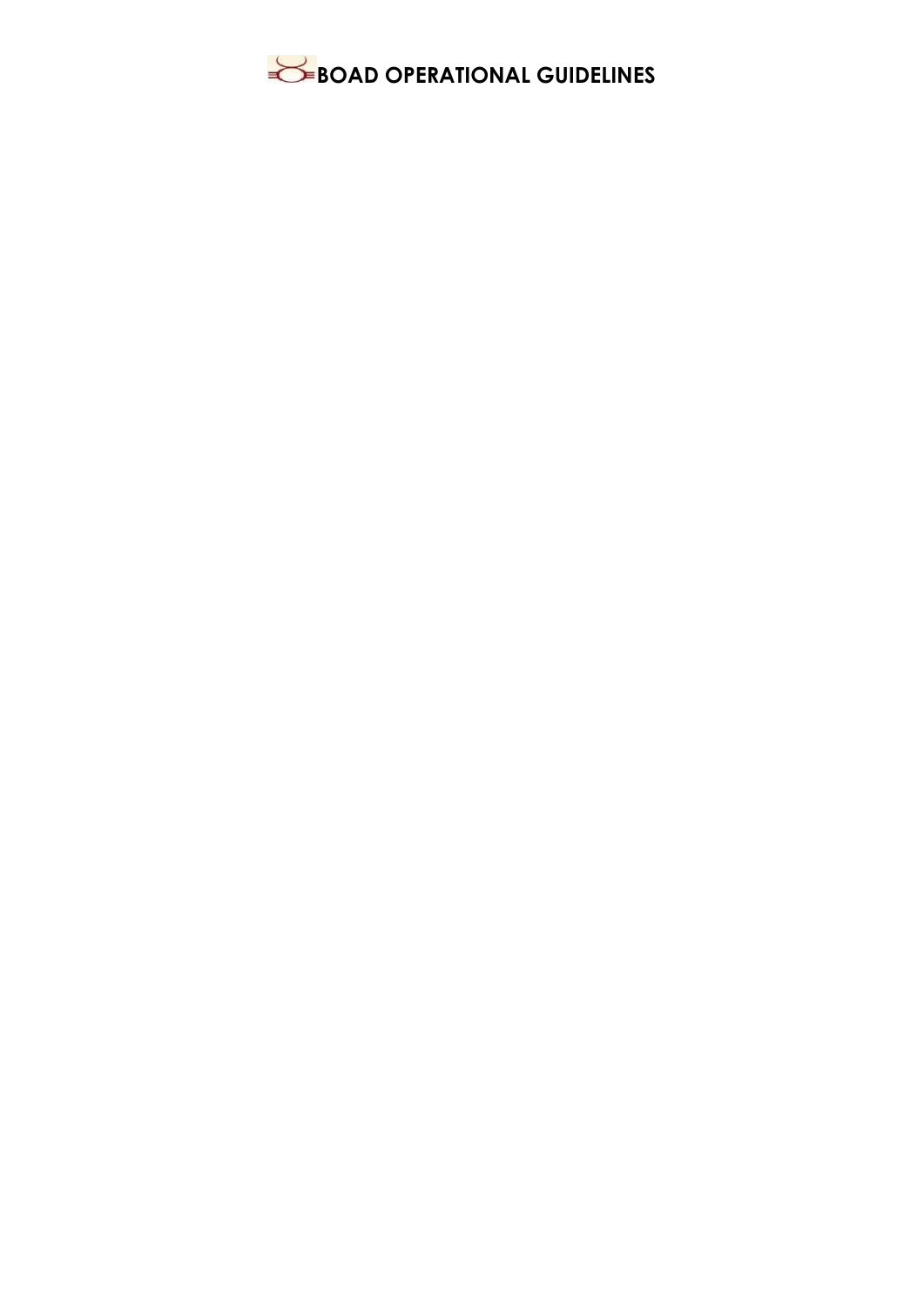

Table: Summary of impacts and mitigation measures

| Potential negative impacts                 | <b>Mitigation measures</b>                                              |
|--------------------------------------------|-------------------------------------------------------------------------|
| Direct impacts : selection of the location |                                                                         |
| Establishment of a refinery on or near     | • Install, if possible, the refinery in an industrial area to reduce or |
| sensitive                                  | concentrate the pressure on environmental services in the region and    |
| habitats, such as                          | to facilitate the monitoring of discharges.                             |
| mangroves,                                 | • Involve natural resources management agencies in the choice of        |
| estuaries, wetlands and coral reefs.       | location to conduct the review of alternatives.                         |
| Location along a watercourse               | The choice of location should consider solutions having on the          |
| that may                                   | environment as little impact as possible and do not compromise the      |
| $\mathbf{2}$                               | benefits represented by the exploitation of water bodies by following   |
| cause degradation.                         | the instructions below:                                                 |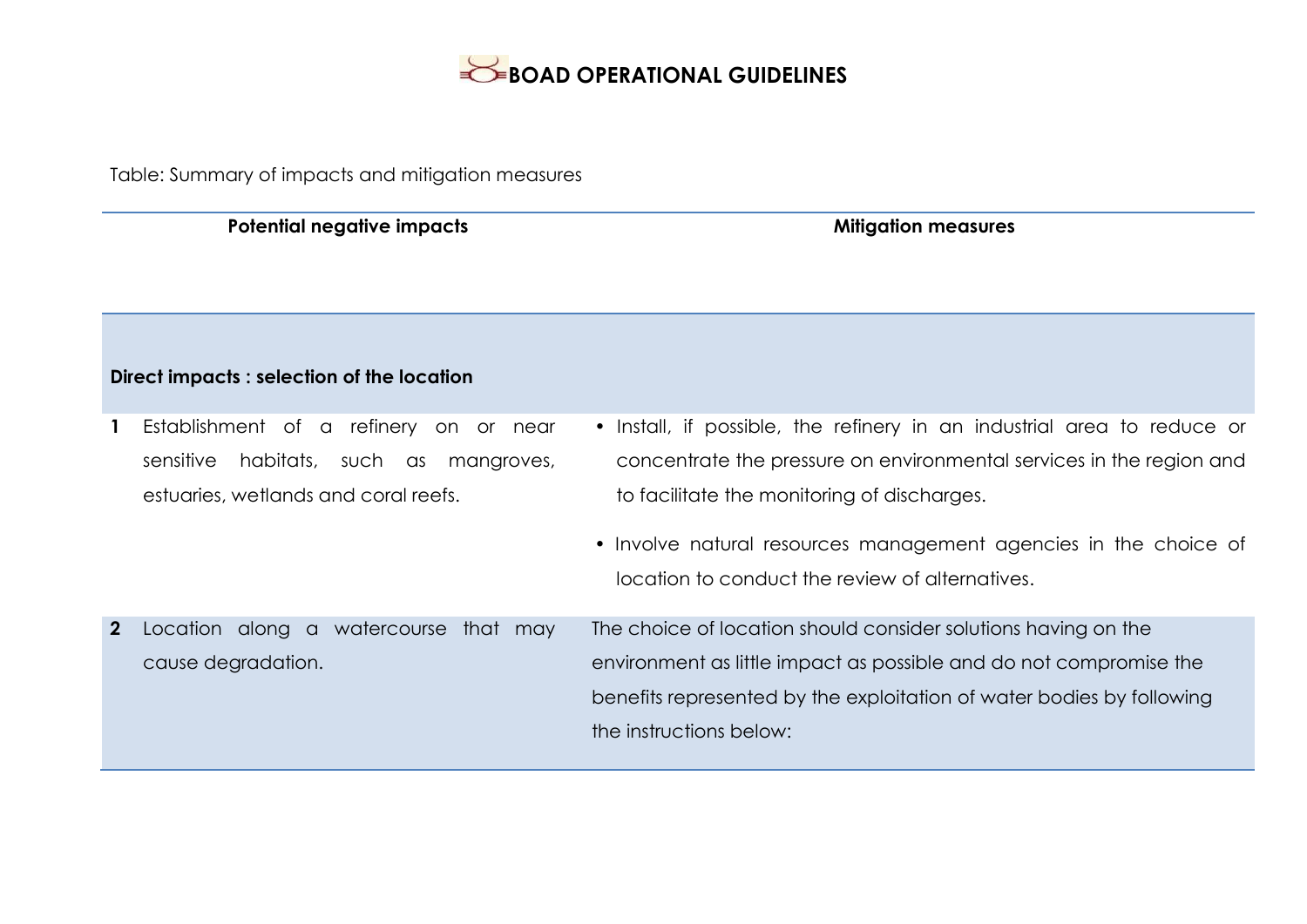|   |                                                                                      | • streams with sufficient assimilative capacity                                                                                                                                                                                                                                                                               |
|---|--------------------------------------------------------------------------------------|-------------------------------------------------------------------------------------------------------------------------------------------------------------------------------------------------------------------------------------------------------------------------------------------------------------------------------|
|   |                                                                                      | • area where you can recycle waste water in agricultural and                                                                                                                                                                                                                                                                  |
|   |                                                                                      | industrial activities after a minimum treatment                                                                                                                                                                                                                                                                               |
|   |                                                                                      | • municipal sanitation network that can be able to receive waste                                                                                                                                                                                                                                                              |
|   |                                                                                      | water produce by the facility                                                                                                                                                                                                                                                                                                 |
| 3 | Localization that can cause<br>serious air<br>pollution problems in the area.        | Install the refinery in an area that does not undergo atmospheric<br>inversions or does not collect air pollution and where the prevailing<br>winds blow towards areas little populated.                                                                                                                                      |
| 4 | Implantation that can intensify the solid<br>waste problems facing by the community. | It would be important to assess the location of plants producing<br>large amounts of waste from the following guidelines:<br>• size of the field that provide an on-site elimination system or a<br>discharge<br>• proximity to a suitable discharge<br>• Accessibility for public or private collection service to transport |
|   |                                                                                      | solid waste to its final destination.                                                                                                                                                                                                                                                                                         |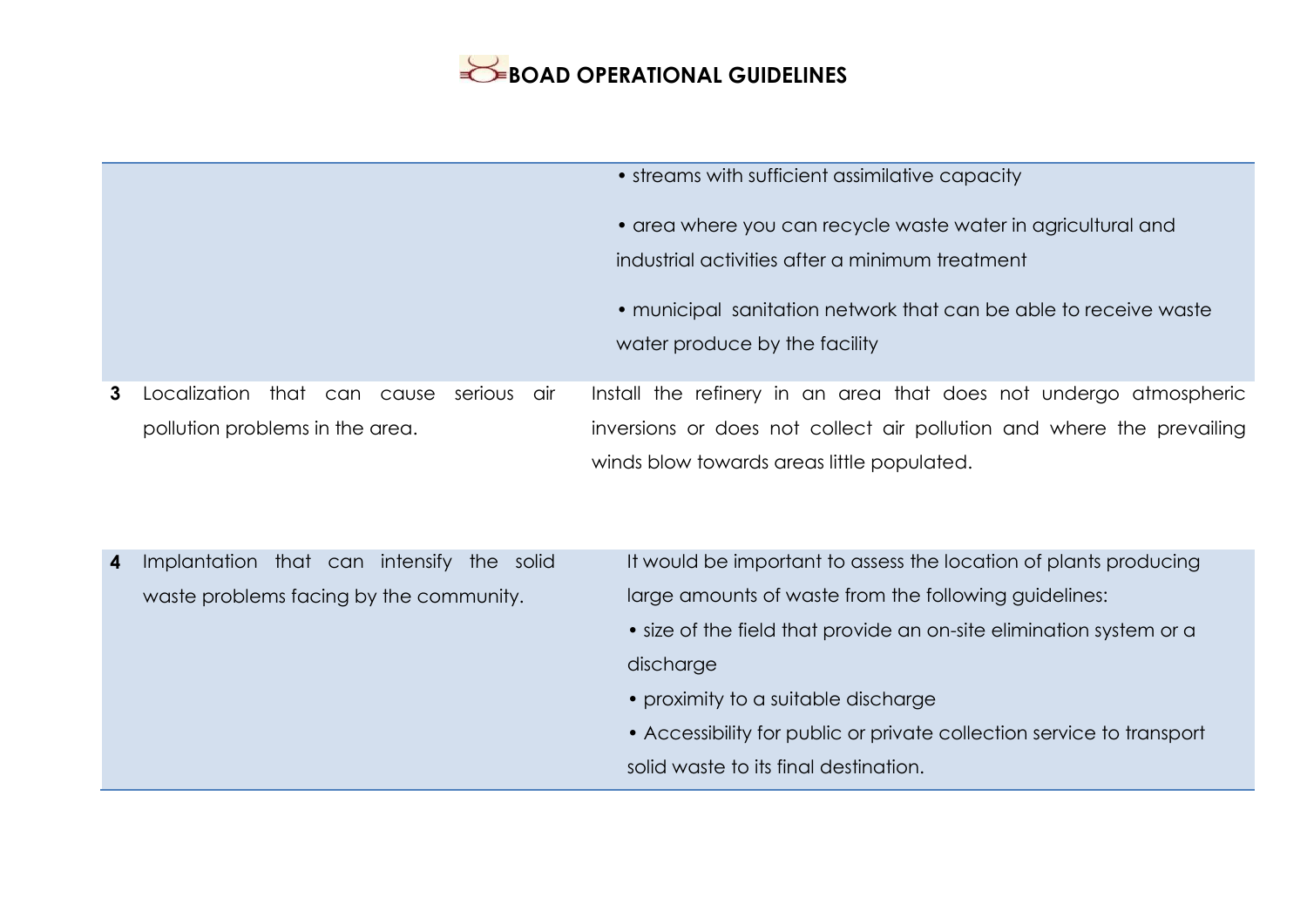### **Direct impacts: Exploitation of the factory**

| 5 Water pollution caused by discharges of liquid | Reuse waste water through pretreatment technologies to source and                                                                       |
|--------------------------------------------------|-----------------------------------------------------------------------------------------------------------------------------------------|
| effluents, cooling water or runoff from waste    | final inspection.                                                                                                                       |
| piled up which can contain:                      | (a) The main measures of pretreatment at the source include:                                                                            |
| BOD, COD, total organic carbon, oil and          | • neutralization of acidic waters                                                                                                       |
| ammonia, phenol, sulfides<br>and<br>grease,      | • neutralization and oxidation of spent caustic                                                                                         |
| chromium compounds.                              | (b) The final control technologies based on a set of flow equalization<br>methods, physico-chemical processes (eg. oxidation and sludge |
|                                                  | thickeners) and biological (eg. activated sludge aeration lagoons or                                                                    |
|                                                  | trickling filters)                                                                                                                      |
|                                                  |                                                                                                                                         |
| 6 Water pollution from refinery activities:      | Reduce air pollutants and odorous emissions through measures to<br>monitor the following source:                                        |
| (a) Storage Tanks - Hydrocarbons (HC)            | (a) vapor recovery systems, floating roof tanks, pressure vessels,                                                                      |
|                                                  | balancing vapors, tanks painted in white color                                                                                          |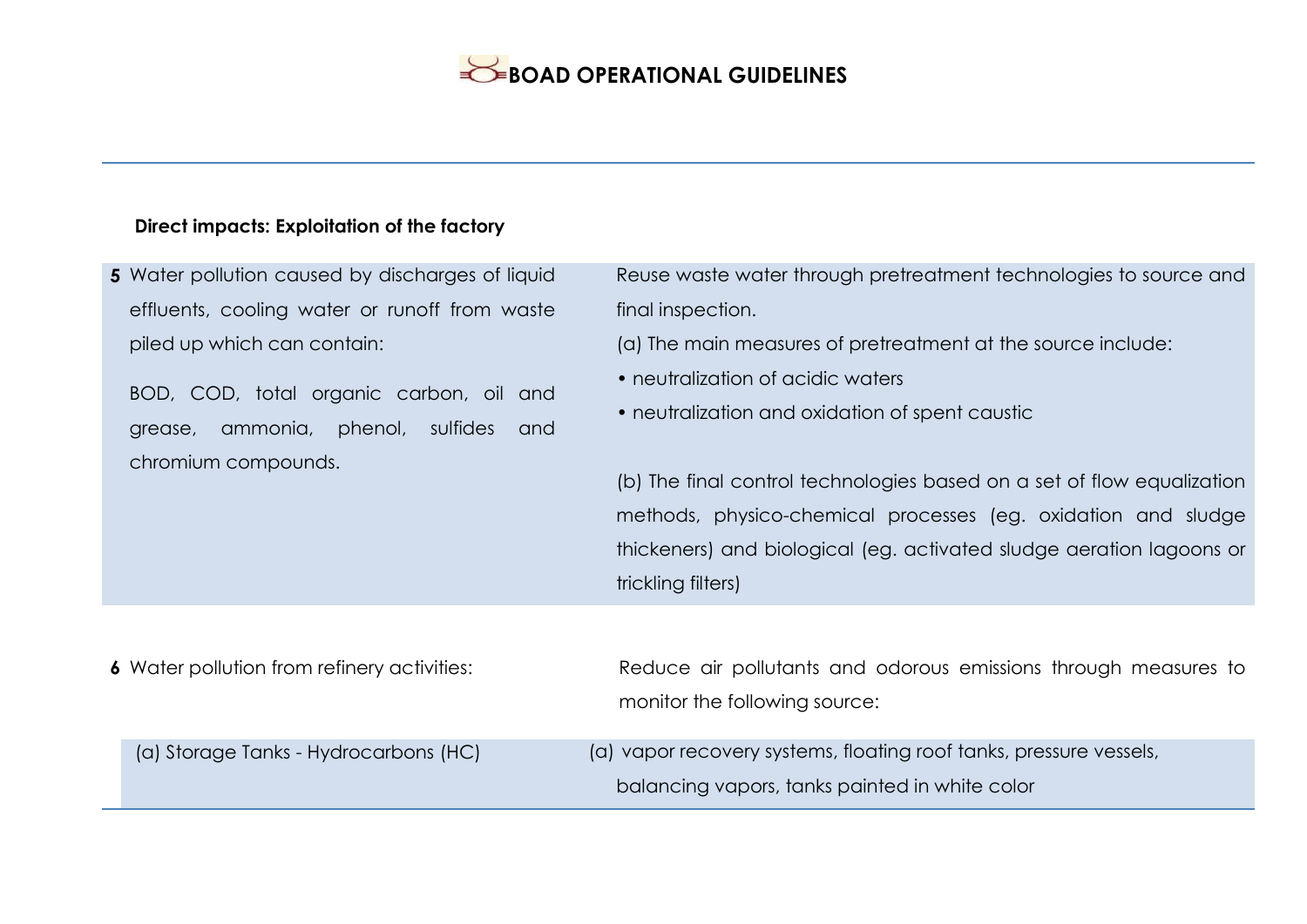| (b) a refinery transforming gas - hydrogen<br>sulfide $(H_2S)$ | (b) absorption of ethanolamine, sulfur recovery                                         |
|----------------------------------------------------------------|-----------------------------------------------------------------------------------------|
| régénérateurs catalytiques - particules, oxyde                 | cyclone-rushing on the area, CO combustion, CO's boiler, water                          |
| de carbone (CO)                                                | cyclones scrubber, multi cyclones, electrostatic dust collectors, bag                   |
| (c) catalytic regenerators - particles, carbon<br>oxide (CO)   | house,                                                                                  |
| (d) Prises d'air des accumulateurs – HC                        | (b) Recovery and vapor incineration                                                     |
| (e) Pompes et compresseurs – HC                                | (c) joints plans, vapor recovery, oil sealing gland, maintenance                        |
| $(f)$ Ejectors – HC                                            | (d) vapor incineration                                                                  |
| $(g)$ valves $-$ HC                                            | (e) inspection and maintenance                                                          |
| (h) depressurization valves - HC                               | (f) Recovery and incineration of vapor, rupture of discs, inspection and<br>maintenance |
| (i) Liquid waste evacuation - HC                               | (g) formwork scrubbers, fluid valves in the flow channels                               |
| (i) Unloading materials installations - HC                     | (h) sensing of vapor with recovery or incineration, filling by immersion or             |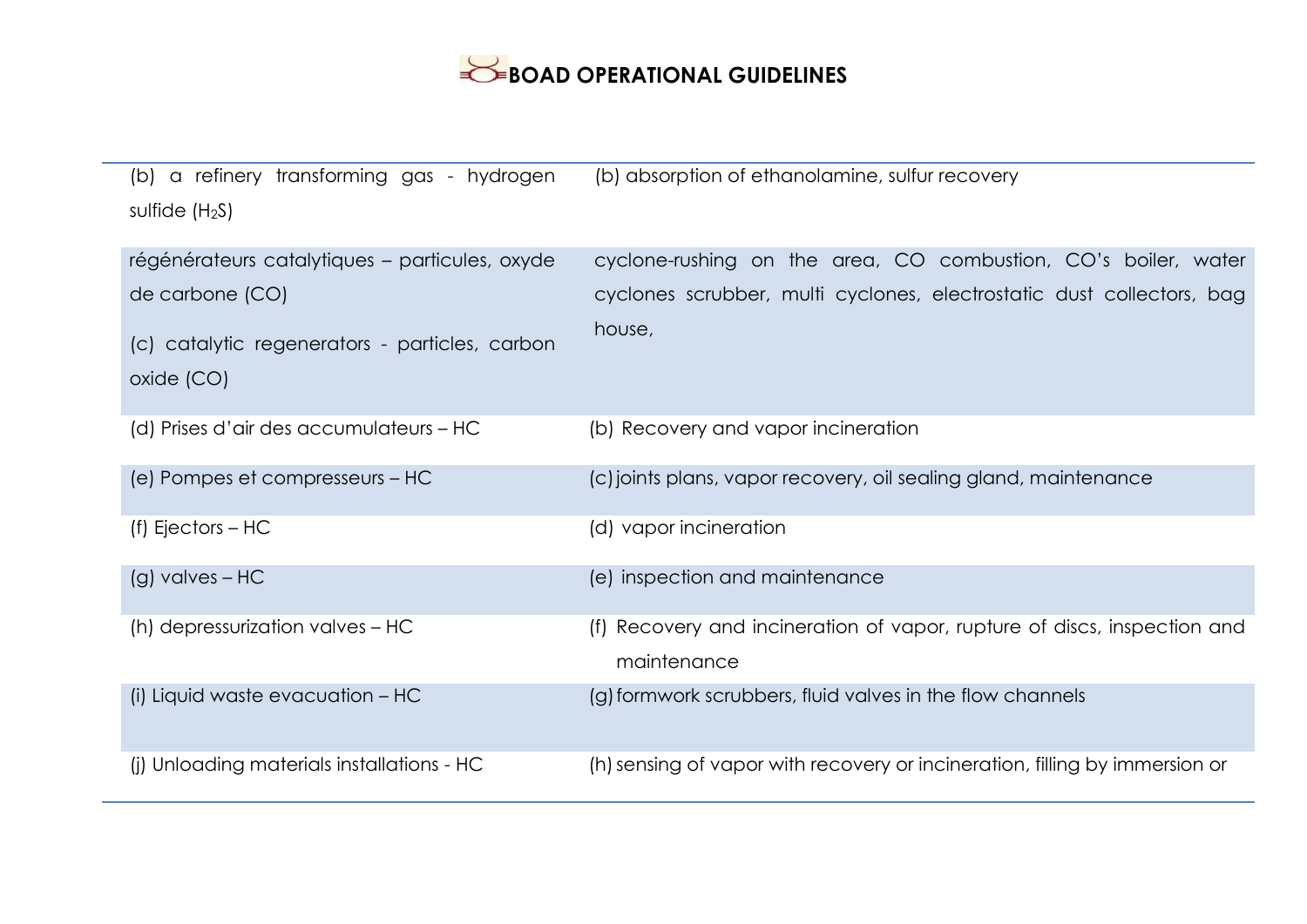|                                                               | by the bottom                                                                                                                                                                                |
|---------------------------------------------------------------|----------------------------------------------------------------------------------------------------------------------------------------------------------------------------------------------|
| Treatment with acid - HC, sulfide,<br>(k)<br>mercaptan        | continuous-type agitator with mechanical mixing, replacement by<br>(i)<br>catalytic hydrogenation units, incineration of all discharged gases,<br>stopping the combustion of the sludge      |
| (I) Storage and transport of acid sludge - HC                 | $(j)$ cf. $(k)$                                                                                                                                                                              |
| (m) Handling of residual caustic soda - sulfide,<br>mercaptan | (k) vapor purifying, incineration by neutralization, closed circuit                                                                                                                          |
| (n) softening Procedures– HC                                  | washing with vapor water solutions to plombite exhausted to recover<br>(1)<br>hydrocarbons before discharge into the atmosphere, treatment unit<br>replacement by more acceptable facilities |
| (o) Treatment with acid water - ammonia (NH <sub>3</sub> )    | use of oxidizing acid water, gas incineration<br>(m)<br>make<br>and<br>conversion into ammonia and ammonium sulfate                                                                          |
| (p) Elimination of mercaptan                                  | (n) processing bisulphide, adding it to the load of catalytic cracking,<br>incineration, use of substances in form of organic synthesis                                                      |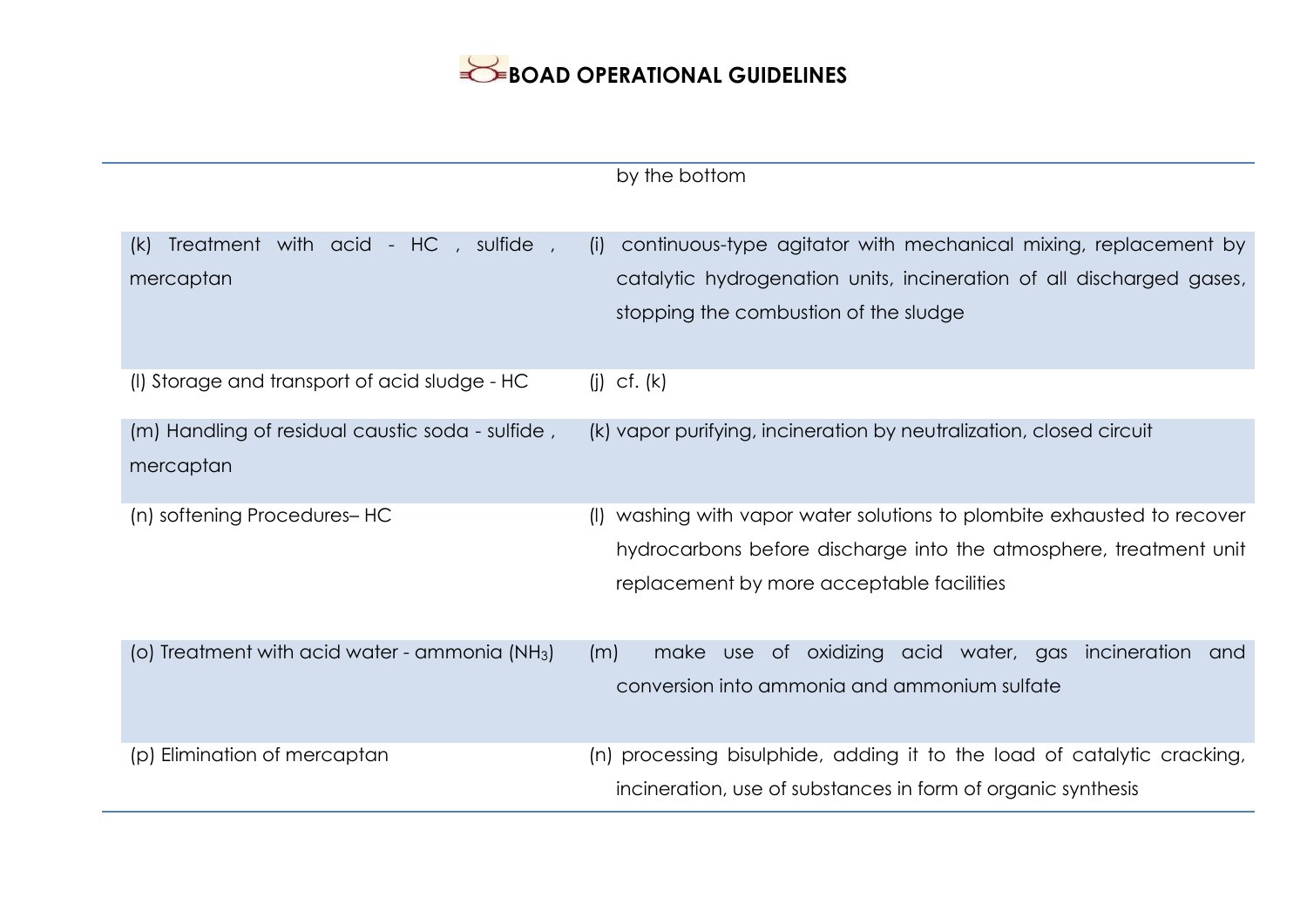| (q) Blowing of asphalt -HC                                                                                     | (o) incineration, washing with water (not in closed circuit)                                                                    |
|----------------------------------------------------------------------------------------------------------------|---------------------------------------------------------------------------------------------------------------------------------|
| (r) decommissioning, complete review of the<br>industrial unit                                                 | (p) depressurizing and draining for vapor recovery                                                                              |
| (s) Boilers and radiators - SOx, NOx, particles                                                                | (q) hydrodesulphurization of fuel and chimney gas desulphurization                                                              |
| (t) sulfur recovery unit (Claus) - $SO2$                                                                       | treatment of tail gas, start the replacement unit when the main is not<br>(r)<br>working                                        |
| (u) solvents (hydrocarbons, amines)                                                                            | providing recovery units at closed circuit<br>(s)                                                                               |
| <b>7</b> Noises emissions                                                                                      | • Enclose equipment or noisy processes in structures that mitigate the<br>potential noise.<br>• Use noise reduction procedures. |
|                                                                                                                |                                                                                                                                 |
| <b>8</b> Accidentally<br>of raw materials, ends<br>spill<br>potentially<br>dangerous<br>solvents,<br>products, | • Inspect and maintain storage areas and disposal to prevent<br>accidental spills.                                              |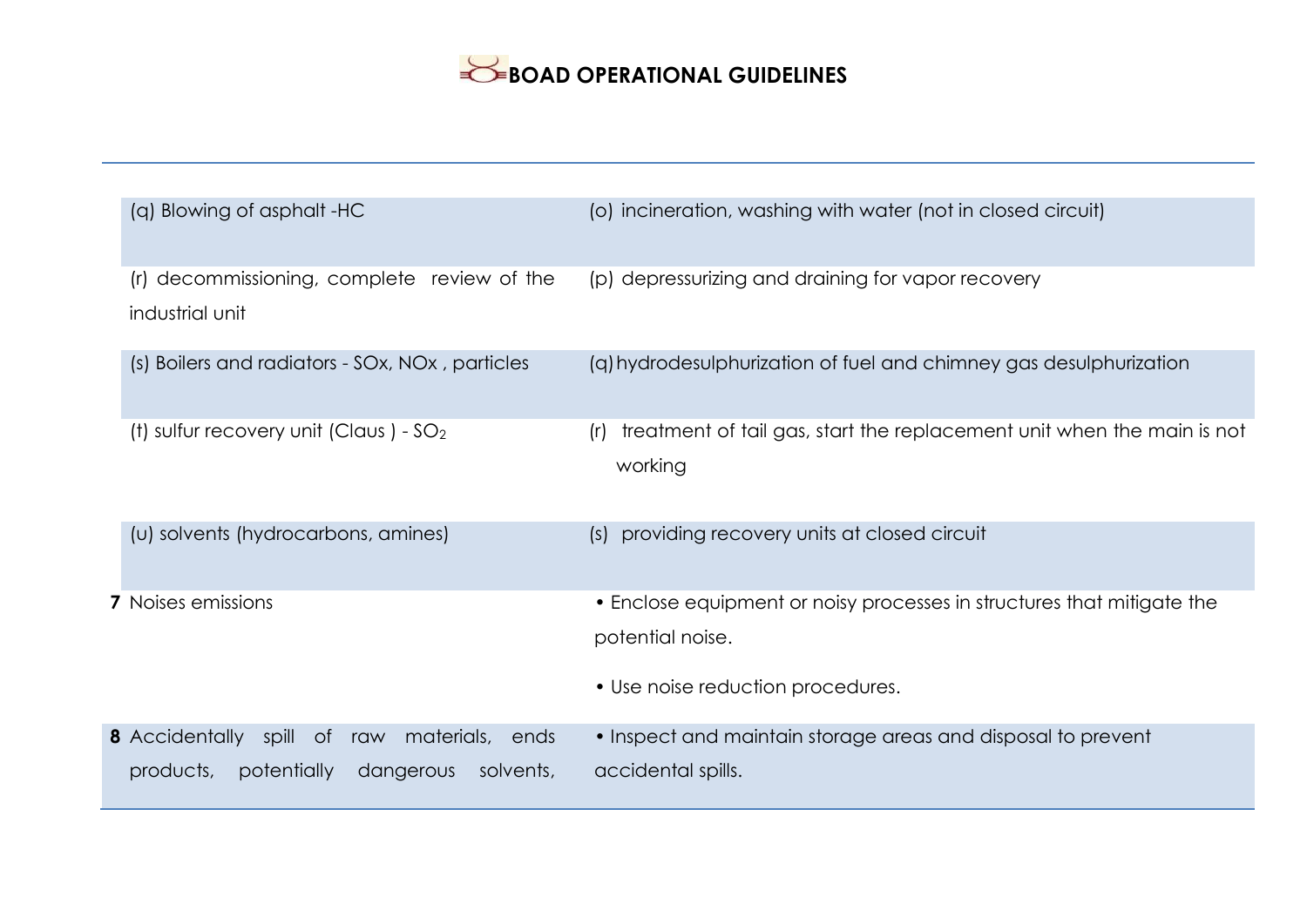| chemicals, acids and alkalis.                                                                                                                                                            | • Install alarms, stop valves and provide confinement systems<br>(containment, storage bowl) accidental spills as well as equipment to<br>reduce impacts and emergency plans.                                                                                                                                 |
|------------------------------------------------------------------------------------------------------------------------------------------------------------------------------------------|---------------------------------------------------------------------------------------------------------------------------------------------------------------------------------------------------------------------------------------------------------------------------------------------------------------|
| surface water and<br>0f<br>groundwater<br><b>9</b> Risk<br>pollution due to runoff and infiltration of<br>compounds, raw materials and from treatment<br>facilities and transfer points. | • Apply appropriate regulations of percolation and rainwater runoff for<br>the transport of raw materials or products that can be controlled using<br>tarps or containment system.<br>• It would be important that the dikes are sealed and of sufficient size to<br>contain an average rainfall of 24 hours. |
| Indirect impacts                                                                                                                                                                         |                                                                                                                                                                                                                                                                                                               |
| Health Risks of workers caused by the<br>10<br>manipulation of materials or manufacturing                                                                                                | The facility must develop a comprehensive health and safety program<br>designed to identify, assess, monitor and control risks to the health and                                                                                                                                                              |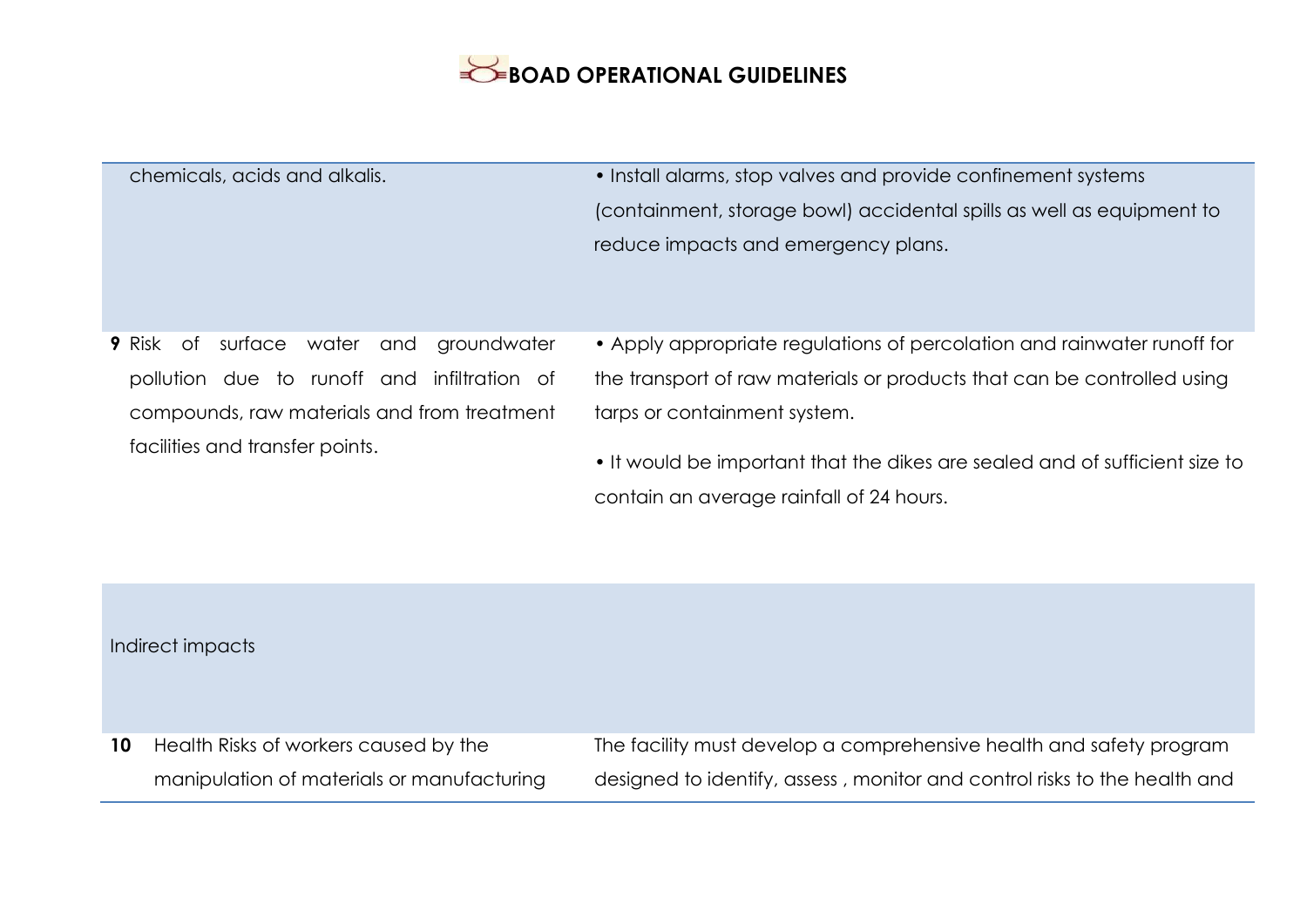|    | processes and exposed to fugitive dust and  | safety of employees to meet the dangers they face and put in place    |
|----|---------------------------------------------|-----------------------------------------------------------------------|
|    | noise.                                      | protection measures comprising one or all of the following aspects:   |
|    |                                             | • Characterization and analysis of the site                           |
|    |                                             | • Control of the location                                             |
|    |                                             | • training                                                            |
|    |                                             | • health surveillance and monitoring of clinical records              |
|    |                                             | • controlling of engineering work, working methods and personnel      |
|    |                                             | protection equipment                                                  |
|    |                                             | • monitoring                                                          |
|    |                                             | • information programs                                                |
|    |                                             | • handling of raw materials and processed products                    |
|    |                                             | • intervention measures in case of emergency                          |
|    |                                             | • lighting                                                            |
|    |                                             | • sanitation system in permanent and temporary units                  |
| 11 | Regional solid waste problem intensified by | Provide for the appropriate elimination areas on the site by assuming |
|    | inadequate elimination system.              | that the characteristics of dangerous leachates are known.            |
|    |                                             |                                                                       |
|    |                                             |                                                                       |